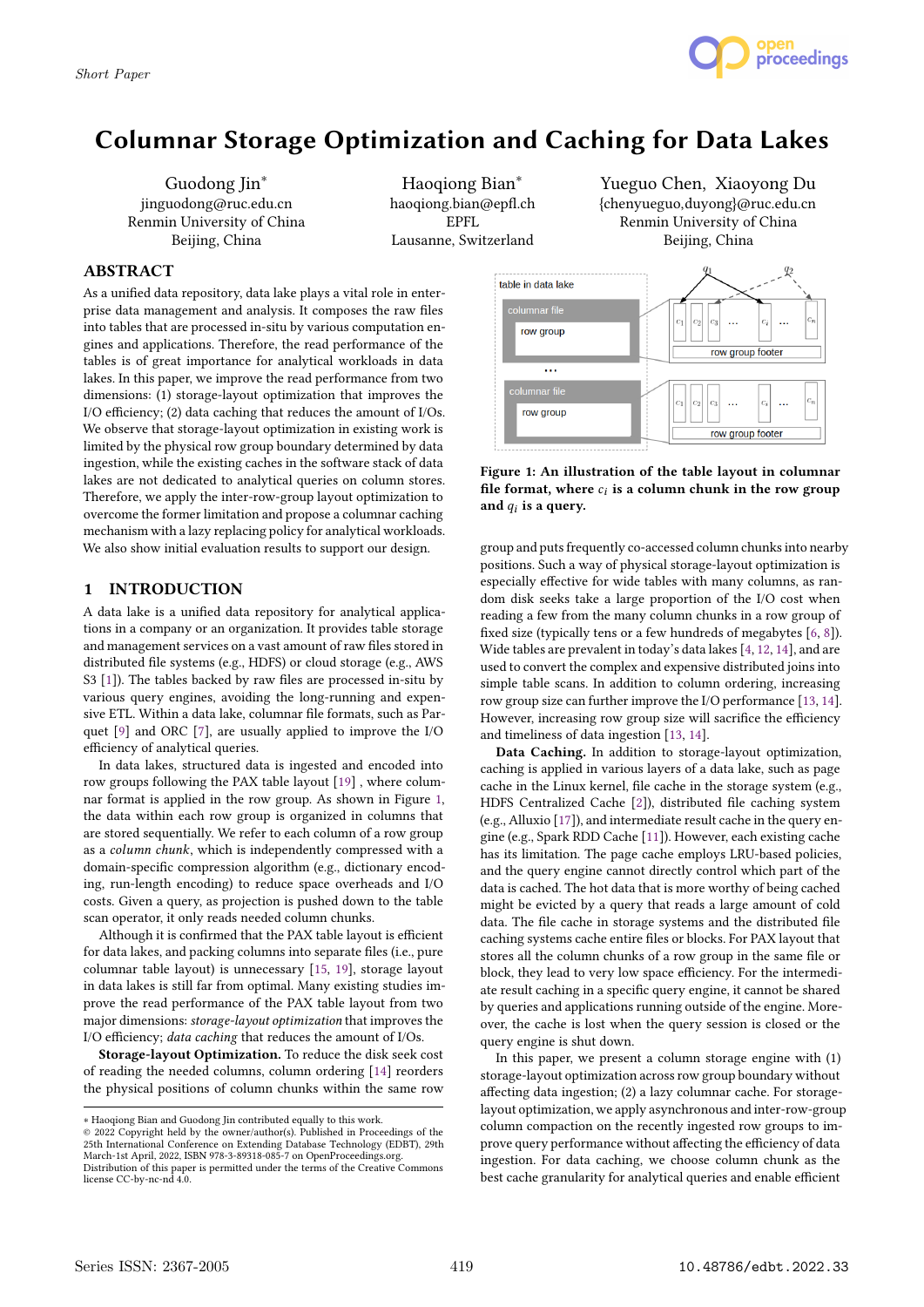

**Figure 2: The architecture of Pixels.**

cache accesses. We also envisage that lazy cache replacing (i.e., replace the cache according to long-term workload patterns) provides a higher hit rate than the eager replacing policies (i.e., replace the cache whenever a data item is accessed).

We have implemented the storage-layout optimization and the columnar caching framework in our column storage engine, Pixels<sup>1</sup>. In the rest of this paper, we introduce the architecture of Pixels in Section 2, present storage-layout optimization and columnar caching in Section 3 and 4, respectively, and show evaluation results in Section 5.

# **2 PIXELS ARCHITECTURE**

The architecture of Pixels is shown in Figure 2. It consists of six main components (the light green blocks).

*Metadata Server* stores and maintains the system metadata, including table schema and data location, in Etcd [5], which is a distributed and high-available key-value store.

*Storage Optimizer* is a background process that monitors performance metrics and the evolution of query workload. It adaptively generates new storage layouts and cache plan (i.e., column chunks to be cached on each node). The new data layout and cache plan are maintained by *Metadata Server* and will be applied to the upcoming ingested data.

*Node Manager* reports each node's hardware metrics, such as CPU, memory, disk, and network usages to Prometheus [10] for performance profiling and storage optimization. It is also responsible for replacing the *Column Chunk Cache* according to the update of the cache plan.

*Pixels Reader and Writer* are the I/O interfaces in the client libraries used to read and write files in Pixels format. The reader probes the *Column Chunk Cache* transparently.

*Connector* is the library used by query engines to connect to Pixels. It requests metadata from *Metadata Server* for query parsing and is responsible for generating query splits for table scan and calling *Pixels Reader* to read data. The connectors for various query engines are similar, thus developing a new connector requires few efforts.

**Scalability and Fault-tolerance.** In the architecture, *Metadata Server* and *Node Manager* run independently as stateless daemons, without explicit inter-node state synchronization. All states are maintained in Etcd [5] as it is fault-tolerant and reliable. If any daemon crashes, it can be immediately restarted by the guard process, without an expensive recovery progress. This makes Pixels scalable and easy to deploy and maintain.



**Figure 3: Inter-row-group column compaction example.**

# **3 STORAGE-LAYOUT OPTIMIZATION**

In this paper, we take HDFS as the underlying storage. From the vertical dimension, by putting the co-accessed column chunks within a row group to adjacent or closer positions (i.e., intrarow-group column ordering), the disk seek distance to read the column chunks is eliminated or reduced. As seek cost (which can dominate the I/O cost of a query) and seek distance are positively correlated [14], the I/O efficiency can be improved by intra-rowgroup column ordering.

From the horizontal dimension, increasing row group size, i.e., reducing the number of row groups in a table of a given size, also improves I/O efficiency, because it reduces the number of seekand-read operations required to scan the table. However, row group size is limited by data ingestion [13], during which, data is consumed, encoded, and packed into in-memory row groups and then written as blocks into the storage. As data ingestion is CPU intensive, it is executed using many threads (cores) to ingest the fast arriving data in time. Each thread produces a row group at a time using limited memory space. Typically, the size of a row group in the storage (after encoding and serialization) is only tens of megabytes [6, 8]. For the prevalent wide tables (e.g., with 1000 columns) in data lakes, the average size of the column chunks is relatively small (e.g., tens of kilobytes). Therefore, even with column ordering, the I/O pattern of wide-table scan is still dominated by random access, resulting in sub-optimal query performance. [13] improves I/O performance by increasing the row group size but sacrifices the data ingestion efficiency.

#### **3.1 Inter-row-group Column Compaction**

To further improve I/O performance without affecting the efficiency of data ingestion, we propose *inter-row-group column compaction*. As illustrated by the example in Figure 3, four physical row groups produced in data-ingestion stage (where intrarow-group column ordering is applied to tune the column order) are *asynchronously* compacted into a large HDFS block. Within the block, column chunks of the same column are put together while the order between columns remains the same as in the physical row groups. Metadata footers of the physical row groups are packed into the footer of the large block. Column-chunk pointers in the row group footers are modified to point them to the new positions after compaction. Row groups still exist logically. During query planning, logical row groups within the same block are packed into the same query split that is scanned by a single table scan task. In this way, as the query can scan the column chunks of the same column sequentially without multiple disk-seeks in HDFS, the I/O performance is significantly improved. The efficiency of data ingestion is not affected either, as column compaction is performed asynchronously. The recently ingested (physical) row groups that have not been compacted

<sup>1</sup>https://github.com/pixelsdb/pixels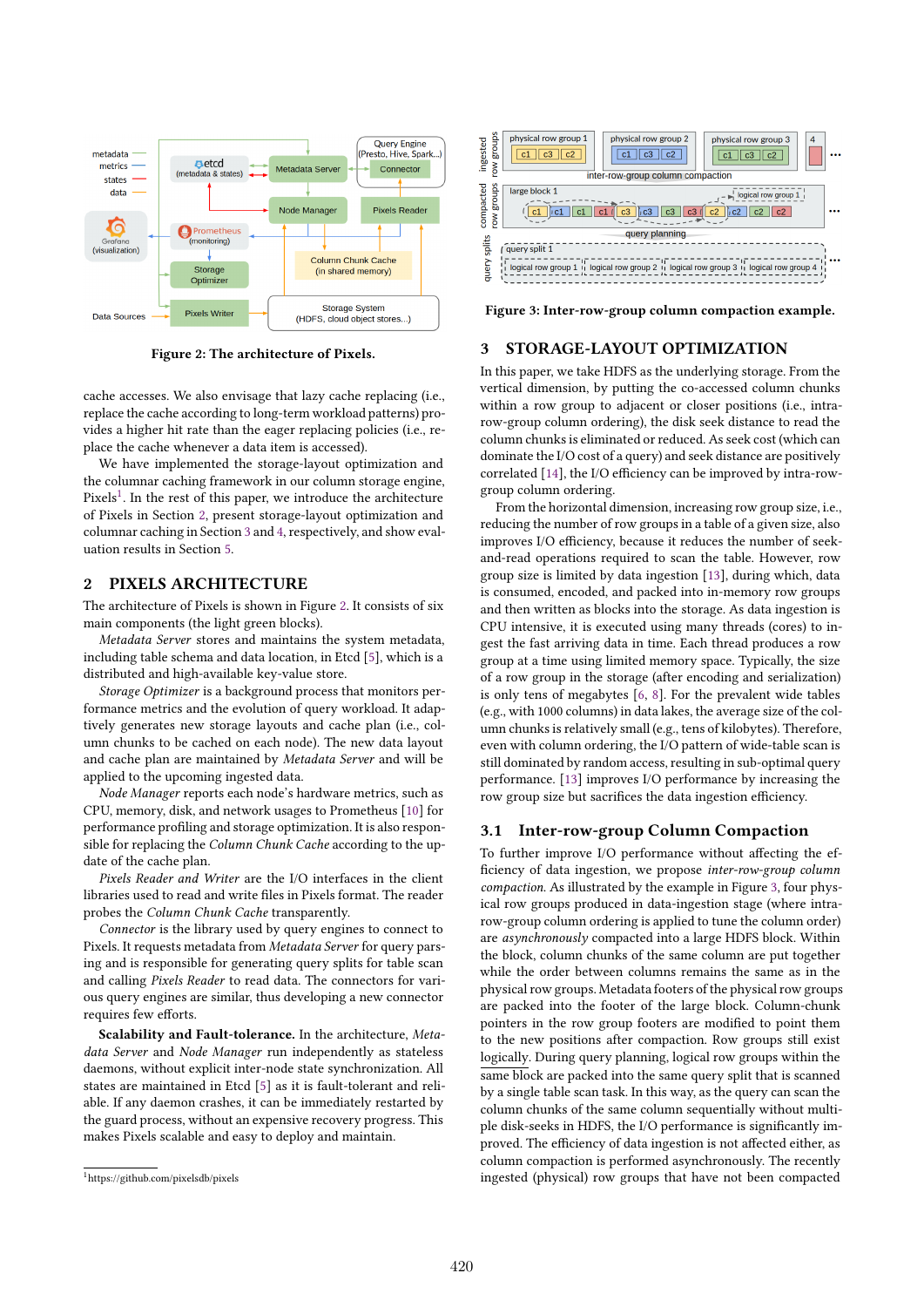are also involved in query execution to reflect the freshest data. In practice, we compact  $2^i$  (e.g., 32) row groups into one block. It leads the block to be 1-2GB, which is appropriate for HDFS.

Although adaptively packing data units into pages or blocks according to workload type (e.g., OLTP and OLAP) has been studied in related works [18, 20], to the best of our knowledge, compacting column chunks acrossing row group boundaries has not been proposed to improve the I/O efficiency in column stores.

If the underlying storage is a cloud object store (e.g., AWS S3 [1]), the disk seek latency is then replaced by remote access latency. Although their cost models are different, we observe that putting co-accessed column chunks closer and fetching them by a single request can also help improve the performance. Storagelayout optimization for cloud storage is our in-progress work.

# **4 COLUMNAR CACHING**

In this section, we describe the columnar caching mechanism in Pixels, which takes column chunk as an atomic unit of data access and eviction, and applies a lazy replacing policy instead of the LRU or LFU variants that eagerly replace the cache content upon cache misses. As discussed in Section 2, the Storage Optimizer generates the global cache plan that is stored in etcd and specifies the files (sub-plan) to be cached on each node. The Node Manager on each node is responsible for monitoring and applying the changes in the sub-plan of the node. The set of column chunks to be cached is the same for all the row groups, thus the cache plan is light-weight and realistic for large setups.

#### **4.1 Read-Optimized Cache Access Protocol**

We propose a read-optimized access protocol for the analytical queries to access the cache on each node efficiently. As illustrated in Figure 4, on each node, the column chunks are cached and indexed by an adaptive radix tree [16]. Cache misses are recorded in a local message queue (MQ). These structures are in the shared memory and can be directly accessed by the query.

To control the concurrent reads and writes on the cache, we use *rw\_flag* to indicate if the cache is being written or not, and *reader\_cnt* to record the read concurrency. They are the only synchronization points between the read and the write (i.e., replacement) operations, and are packed into a 32-bit integer that can be operated atomically by a single memory instruction (i.e., lockfree). Each replacement first sets*rw\_flag* and waits util*reader\_cnt* becomes zero. For each cache read, the reader first (R1) increases *reader cnt* if  $rw$  flag is false and then looks up the column chunk in the index. Otherwise, it waits for the concurrent replacement. If the column chunk is hit in the index, the reader (R2) reads the column chunk from the cache area and increases *hit\_cnt*. Otherwise, it (R3) sends a cache miss message to the MQ. When the read is finished, *reader\_cnt* is decremented.

As the *Node Manager* is protected by its guard (Section 2), the replacement always completes and resets *rw\_flag*. Meanwhile, a timeout mechanism is applied to abort the abandoned reads and resets *reader\_cnt*, avoiding endlessly blocking the replacement.

Cache replacement happens when there is a new cache plan in etcd (Figure 2). It has to read the new column chunks from underlying file systems, which is time-costing. To reduce the blocking of reads, we divide the replacement into three steps: (W1) Pack the survived column chunks into the front of the cache area and update the index. It is very fast as no I/Os are involved; (W2) Read the new column chunks into the remaining cache area in the background without blocking cache reads; (W3) Update the



**Figure 4: Illustration of the data structure and access protocol of the column chunk cache on each node.**

index to make the new column chunks visible to queries. As the cache is read in a lock-free fashion and the read-blocking phase in the replacement is drastically reduced, this access protocol is efficient for reads.

# **4.2 Lazy Cache Replacement**

In Pixels, we envisage the high efficiency of **lazy** cache replacement. The cache misses in each node are collected by *Prometheus* (Section 2), without immediately triggering cache replacement. Whenever the workload pattern evolves, the *Storage Optimizer* calculates the *cache efficiency* of each column chunk by dividing its hit+miss count by its size. The hit count is stored before each column chunk in the cache area (Figure 4), while the miss count is collected from the cache miss messages in the cache miss MQ. The most-efficient column chunks that do not exceed the cache capacity are included in the new cache plan that is then applied across the cluster. This is based on the temporal locality of the column access.

Other specific algorithms, such as machine learning, can be used to predict the workload changes, although it is beyond the scope of this paper. When given a relatively limited memory space compared to the large on-disk column store, lazy cache replacement avoids repeated and inefficient cache swapping in and out. It is intuitive that caching the most frequently accessed column chunks according to the long-term workload provides a higher overall cache-hit rate.

## **5 EVALUATION**

In the evaluation, we use Presto-0.192 as the query engine and HDFS-2.7.3 as the storage. The Java version is 1.8.0\_172. The operating system is CentOS-7.8. The hardware platform is a 4-node cluster. Each node has 2×Xeon E5-2650-v3 CPU (20 cores / 40 threads in total, 2.30GHz), 256GB DRAM, 8×4TB HDD, 2×1Gbps NIC. HDFS Datanode, Presto Worker, and Pixels Node Manager are deployed on each node. Each HDFS Datanode uses all the 8 HDDs on the node. Each Presto Worker is allocated 172GB of memory and 32 threads.

**Workload:** We use a real-world workload from [14] for evaluations. The table contains 1187 columns. There are 547 unique queries in the workload, with 77.5% of the queries accessing 7 - 20 columns, and a small fraction of them accessing more than 100 columns. We generate 3.75TB of data (in CSV format) for the table, and the encoded data in Pixels format is 1.18TB. All the queries are in the following form:

SELECT ... FROM t [WHERE ...] [GROUP BY ...] [ORDER BY ...]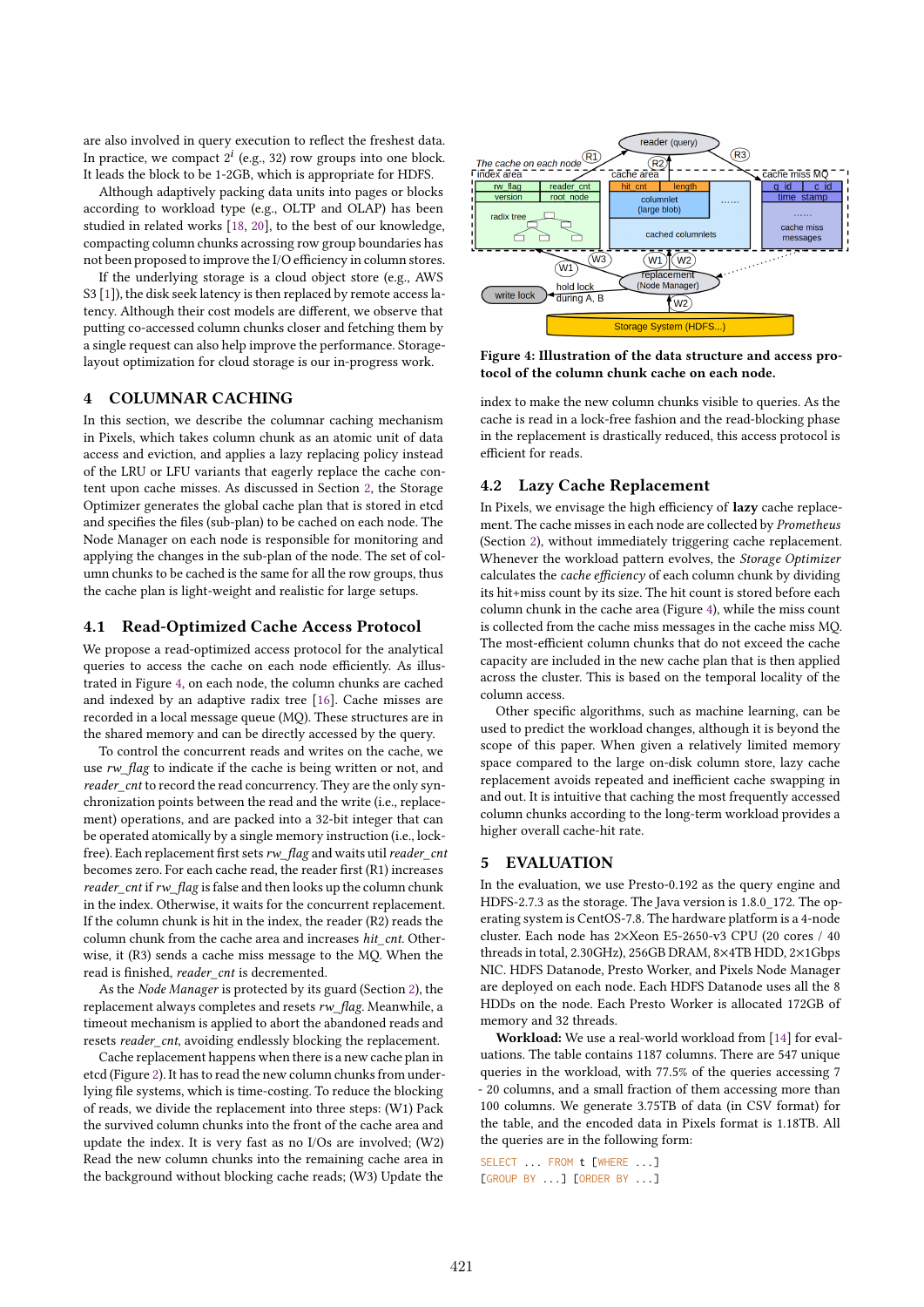**Configurations:** We evaluate the latency of all the 547 queries using Pixels under five different configurations: (1) the simulated Parquet storage layout without any caching (Parquet-S), where the column order is the same as the one in the table's schema. This is the storage layout used by Parquet [9] and ORC [7]. We have evaluated the performance of Parquet and Pixels on the aforementioned workload. Result shows that using this layout, Pixels is slightly faster than Parquet for most queries. We use this simulation in our experiments to exclude the performance variance caused by implementations; (2) intra-row-group column ordering without any caching (IntraRG); (3) inter-row-group column compaction without any caching (InterRG); (4) inter-rowgroup column compaction with Linux page cache (PageCache); (5) inter-row-group column compaction with our column chunk cache (ColCache). The column chunk cache or the page cache in each node is limited to 64GB. And the cache plan for column chunk cache is calculated based on the entire workload.

# **5.1 Inter-row-group Column Compaction**

We use the query performance on Parquet-S as the baseline and compare Pixels with InterRG against IntraRG. The boxplots of Parquet-S, IntraRG, and InterRG are shown in Figure 5, while the latency percentiles of the queries are listed in Table 1.

From Figure 5, we can see that IntraRG significantly outperforms Parquet-S, while InterRG further reduces query latency by large margins over IntraRG. For the 25th percentile, median, and 75th percentile query latency, InterRG outperforms IntraRG by 5.0x (6.9s vs. 34.5s), 3.1x (13.9s vs. 43.4s) and 3.0x (18.0s vs. 53.5s), respectively. It shows that our layout optimization across row group boundaries can consistently provide better read performance on the basis of inter-row-group column ordering. The reason is that a query task can scan the column chunks from different row groups with sequential disk read. However, for queries that scan large amounts of data, the benefits of InterRG are limited because disk seek no longer dominates the I/O cost. For example, *q17* scans around 750GB data from 15 columns, and sequential scans dominate its cost. Thus InterRG improves very little compared to IntraRG (300.3s vs. 308.7s).

### **5.2 Columnar Caching**

We compare column chunk cache with Linux page cache based on the InterRG layout. The boxplots of PageCache and ColCache are shown in Figure 5. As expected, both caching solutions yield much better performance than InterRG. However, ColCache further outperforms PageCache on most queries, especially for the queries at the end of the percentiles. We observe that ColCache outperforms PageCache by 1.4x (5.1s vs. 6.9s), 1.65x (6.5s vs. 10.7s), 2x (7.7s vs. 15.5s), and 1.8x (16.8s vs. 30.3s), respectively, in terms of the 75th, 85th, 90th, and 95th percentile query latency. It also reduces the maximum query latency from 325.6s to 289.6s.

For individual queries, ColCache is faster than PageCache on 74% of queries, by 1.61x on average and 7.24x maximum. Page-Cache is only obviously faster than ColCache on 16% of queries by 1.06x - 2.65x (1.22x on everage). The evaluation result confirms that the lazy cache replacement provides better overall query performance for analytical workloads than the LRU variant (which is eager) used in page cache. However, the ColCache configuration is an extremely lazy case, i.e., a single cache plan is used for the entire workload. Intuitively, adaptive replacement driven by the workload evolution should provide better query performance.



**Figure 5: Query latency (in seconds) on Pixels under different configurations.**

**Table 1: Detailed percentiles of query latency (in seconds) on Pixels under different configurations.**

|                                                                   |      | Min   5th   25th   50th   75th   95th   Max |                                |     |     |                              |       |
|-------------------------------------------------------------------|------|---------------------------------------------|--------------------------------|-----|-----|------------------------------|-------|
| Parquet-S   109.7   149.4   169.6   182.5   199.2   231.3   447.6 |      |                                             |                                |     |     |                              |       |
| IntraRG                                                           | 24.8 |                                             | 26.5 34.5 43.4 53.5 97.2 333.9 |     |     |                              |       |
| InterRG                                                           |      | $\vert$ 3.4 $\vert$ 5.1 $\vert$ 6.9         |                                |     |     | $13.9$   18.0   57.9   317.2 |       |
| PageCache                                                         |      | $1.2$   3.2   4.4                           |                                | 5.0 | 6.9 | 30.3                         | 325.6 |
| ColCache   1.6   3.1   3.4   4.5   5.1   16.8   289.6             |      |                                             |                                |     |     |                              |       |

# **6 CONCLUSION**

In this paper, we propose the storage-layout optimization and columnar caching solution that improve the I/O efficiency for columnar storage in data lakes. Motivated by the observation that existing layout optimizations are limited by the physical row group boundary determined by data ingestion, we presented a novel inter-row-group column compaction to overcome the limitation and further improves I/O efficiency. Besides, we observed that existing caches in the software stack of data lakes are not dedicated to analytical queries on column stores, thus, we also proposed a columnar caching mechanism with a lazy replacing policy. We presented initial experimental results demonstrating that our inter-row-group column compaction consistently yields better performance than existing layout optimizations, and our columnar caching improves the performance of almost all queries on top of inter-row-group column compaction, and outperforms Linux page cache on most queries. All of our works are implemented inside a column storage engine named *Pixels*.

In the future, we plan to continue working as following: (1) Pixels has a plug-able interface for underlying storage systems. In addition to HDFS, we are working on storage optimization for other distributed file systems (e.g., Ceph [3]) and cloud stores (e.g., AWS S3 [1]). (2) The efficiency of columnar caching with extremely lazy replacement policy has been confirmed. In the next step, we are going to explore the solutions for the lazy replacement that adapts to the trend of workload evolution.

# **ACKNOWLEDGMENTS**

This work has been partially funded by the European Unions Horizon 2020 research and innovation programme under the grant agreement No 825041 (SmartDataLake), the National Key Research and Development Program of China (2020YFB1710004), and NSFC grant No. U1711261. Yueguo Chen is the corresponding author.